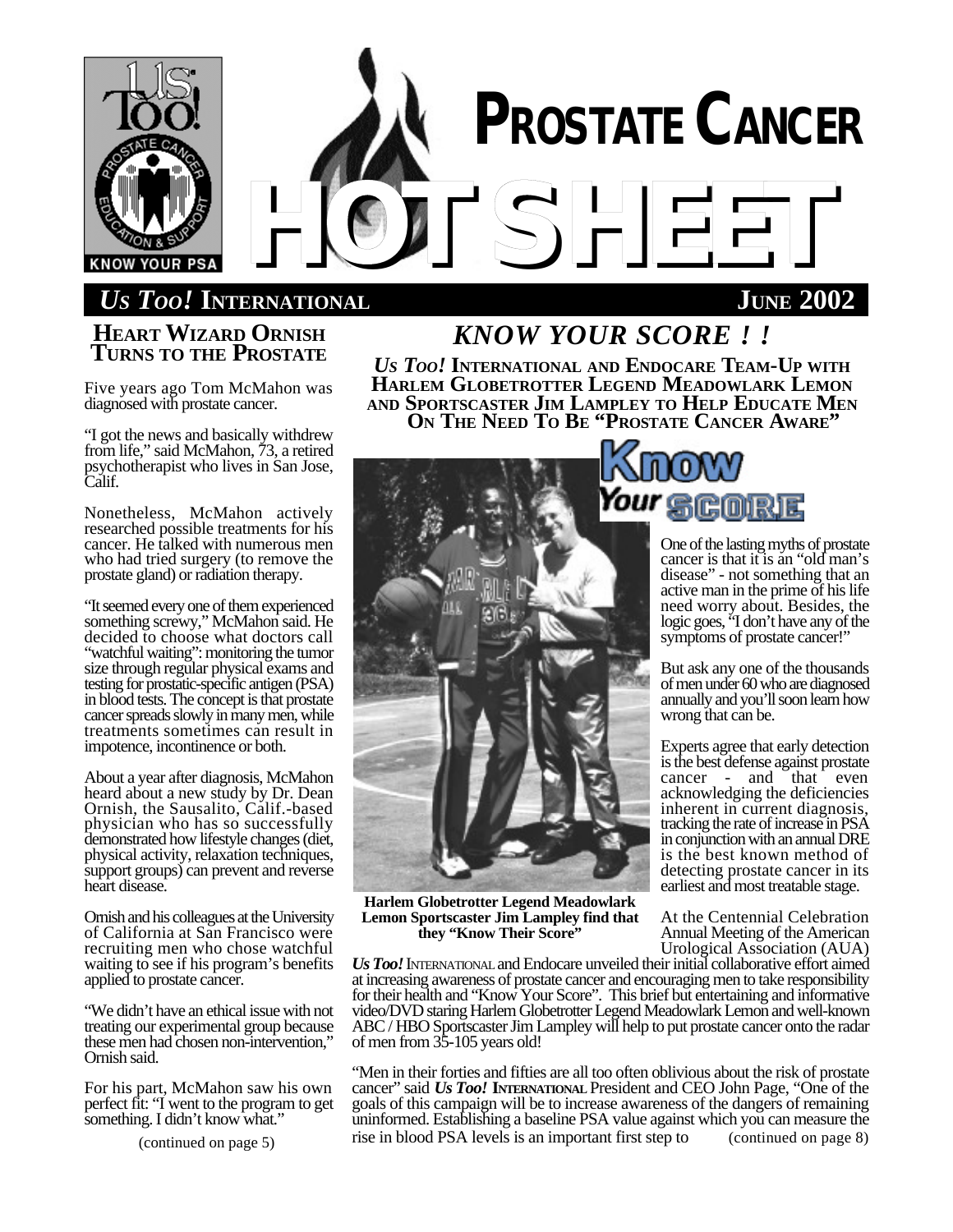# **PROSTATE CANCER PATIENT SUPPORT 1-800-80-***US TOO! US TOO!* **INTERNATIONAL**

# **PROSTATE CANCER NEWS YOU CAN USE**

*Us Too!* publishes a FREE e-mail based news service which provides updates on the latest prostate cancer related news. To subscribe or link to the archives simply visit the *Us Too!* Website: www.ustoo.org

News items contained in *Us Too!* publications are obtained from various news sources and edited for inclusion. Where available, a pointof-contact is provided.

All references to persons, companies, products or services are provided for information only, and are not endorsements. Readers should conduct their own research into any person, company, product or service, and consult with their loved ones and personal physician before deciding upon **any** course of action.



COPYRIGHT 2002, *US TOO!* INTERNATIONAL, INC.

**CLA MAY HELPTO INHIBIT PROLIFERATIONOF PROSTATE CANCER** In a study published in Cancer Letters, an international scientific journal, researchers at Harvard Medical School have identified molecular components in the dietary supplement conjugated linoleic acid (CLA) as potentially influential in the reduction of colorectal and prostatic cancer cells. A naturally occurring fatty acid found primarily in milk, beef and dairy products, CLA is part of the omega-6 fatty acid family. Its mechanism of action, however, mimics that of omega-3 fatty acids such as fish oil, which have been proven to have significant health benefits. Mounting scientific evidence now suggests that some omega-6 dietary fatty acids, such as CLA, can inhibit tumor growth and proliferation of human cancer cells. *(CANCER LETTERS - 03/2802 volume 177, pages 163 - 172).*

\* \* \* \* \* \* \* \* \* \* \* \* \* \*

**NANOBIOTECH MAKES THE DIAGNOSIS** Gazing at an electrical meter, Yi Cui, a graduate student in the Harvard University lab of chemist Charles Lieber, waits for evidence of a remarkable feat in simple, ultrasensitive diagnostics. His target is prostate cancer. His new tool is a microchip bearing 10 silicon wires, each just 10 nanometers (billionths of a meter) wide. These nanowires have been slathered with biological molecules with an affinity for PSA, a protein all too familiar to men of a certain age as the telltale sign of prostate cancer. If the experiment works according to plan, when the PSA molecules bind to the nanowires, there will be a detectable electrical signal.

Cui washes a solution containing prostate cancer proteins over the chip. Immediately, the meter registers subtle changes, indicating not only that the device has detected the protein, but that it detected perhaps as few as three or four molecules, instantly and with minimal sample preparation-a previously unheard-of feat. The implications for diagnostics are enormous. A successful prostate cancer test must distinguish between normal and elevated protein levels. Ultrasensitive sensors like Lieber's could discern the slightest increase; what's more, they could do so in cheap, disposable tests that patients could use at home between visits to the doctor. "If I were at risk for a particular cancer, I wouldn't want to take a chance and wait for some cancer cells to grow wildly out of control over a year because the previous test missed it," says Lieber. Though this nanowire device is just an experimental prototype, it is at the forefront of a growing effort at labs around the world

to marry nanoelectronics and biology into a new field called nanobiotechnology. This hybrid discipline is producing a variety of tools— from arrays of tiny sensors that can detect specific biological molecules to microscopic systems carved out of silicon that can read individual strands of DNA— capable of providing a new window on biological molecules. *(Technology Review 05/01/02)*

\* \* \* \* \* \* \* \* \* \* \* \* \* \*

### **REPORT: U.S. CANCER DIAGNOSES EXPECTED TO DOUBLE WITHIN 50 YEARS**

The number of Americans diagnosed with cancer each year will double within 50 years because more people are living long enough to develop the disease, a new federal report predicts. The good news is that death rates from cancer continue to fall - about 1 percent throughout the late 1990s, according to the annual "report to the nation" released by a host of federal health agencies and the American Cancer Society. The report for the first time adjusts cancer statistics to the 2000 census. Previous reports used 1970 and even some 1940 census information, and the population has changed dramatically in that time. The number of minorities and older people has grown, as well as the share of the population they constitute. Because the risk of cancer rises with age and the over-65 population has ballooned, the cancer burden also is rising and will strain Medicare, experts said. Another problem is that cancer awareness and screening programs are aimed at middleaged people, and many cancer information services are Internet-based, which is not a good way to reach older people, she said. Adjusting statistics to today's population also has implications for cancer trends among minorities. For instance, racial differences in cancer death rates are smaller than they appeared when minorities made up a smaller portion of the population. The cancer death rate for blacks from 1992 to 1996 was 31 percent higher than for whites if the 2000 population is used to figure them, but 33 percent higher if 1970 numbers are used, and 36 percent greater if 1940 is used. Other report highlights:

- Nearly 9 million cancer survivors were alive as of 1999; 60 percent were at least 65 years old, and 32 percent at least 75.

- Cancer risk rises with age. The median age at which people develop cancer is 70 for lung cancer, 72 for colorectal cancer, 63 for breast cancer and 69 for PCa.

- Age doesn't affect relative cancer survival rates, but the type of cancer and its extent, or the stage at which it's found, play big roles.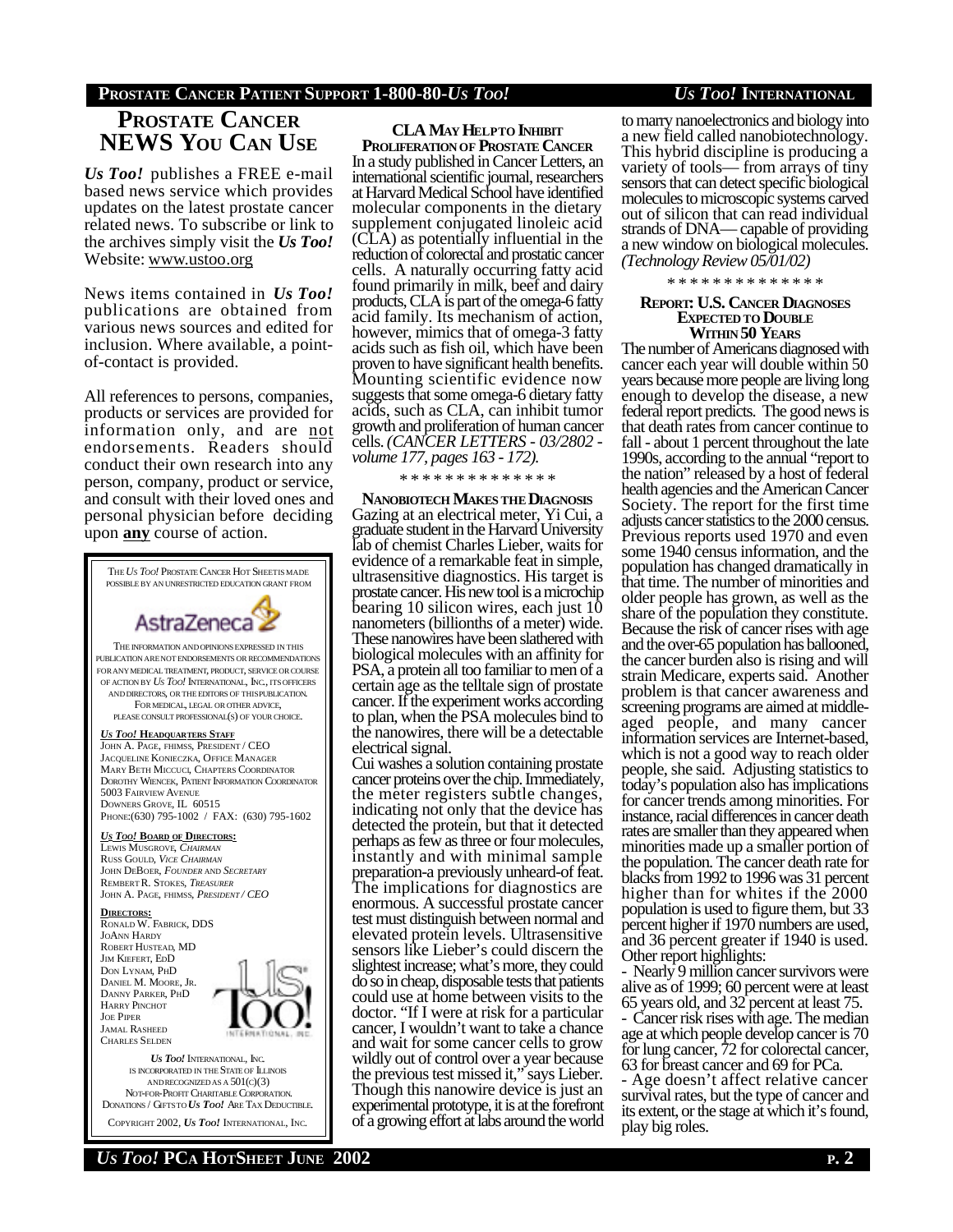- The report was made by the cancer society, the cancer registry association, the National Cancer Institute, the Centers for Disease Control and Prevention, and the National Institute on Aging. *(CANCER / May 15, 2002)*

\* \* \* \* \* \* \* \* \* \* \* \* \* \*

### **CHRONIC PROSTATITIS IMPORTANT CAUSE OF ELEVATED PSA**

Chronic prostatitis can cause elevated PSA, but treatment can diminish the chance of negative biopsies, research found. Investigators reviewed the records of 95 men (aged 44-81 years) who had serum  $PSA > 4$  ng/ml and who subsequently received a diagnosis of chronic prostatitis. Eligible patients received a 4-week course of antibiotics and a nonsteroidal anti-inflammatory agent. Follow-up PSA was determined within 2 months of treatment in all participants. "The current paradigm for screening and early detection of prostate cancer is based on the common practice of most urologists of proceeding directly to prostate needle biopsy in men with elevated PSA. Our study suggests that chronic prostatitis is also an important cause of elevated PSA and, when identified, its treatment can decrease PSA and, thereby, significantly decrease by almost 50% the number of men with a continuing indication for prostate biopsy, researchers recommended. "This simple algorithmic change appears to improve the specificity of PSA as a diagnostic tool for prostate cancer." *(Bozeman C, et al. J Urol 2002;167:1723-6.)*

\* \* \* \* \* \* \* \* \* \* \* \* \* \*

## **INDIVIDUAL LABELINGOF BIOPSY CORES HELPS PREDICT INNOCUOUS AND**

**AGGRESSIVE PROSTATE DISEASE** Individual labeling and processing of the biopsy core improves accuracy of prostate biopsy in predicting the final pathological stage after radical prostatectomy in selected patients with T1c prostate cancer who have normal digital rectal examination (DRE) and a moderately elevated PSA, according to new research. Results showed that preoperative PSA, biopsy Gleason score and unilateral versus bilateral involvement were not significant predictors of disease extension in patients with low tumor burden. Researchers found 2 statistically significant predictors of organ-confined disease: percentage of positive cores, and the number and topography of positive sextants. However, while these 2 variables appeared to carry equal weight during the first analysis, a subgroup of patients benefited from the complete topographical information. The subgroups included 52 patients (42%) with a Gleason score of  $\langle 7, 25-75 \rangle$ 

positive biopsies, and 3 positive sextants. "[T]he challenge of developing an accurate staging system for patients with prostate cancer has become critical since screening and early detection have dramatically increased the number of men presenting with earlier stages of the disease," the scientists wrote. "The present data suggest that site-specific labeling of sextant prostate biopsy cores significantly improves the accuracy of preoperative staging, especially in the increasing cohort of patients with well-differentiated tumor and a low PSA level. A larger study with more patients is needed to validate these preliminary conclusions." *(Tombal B, et al. BJU International 2002;89:543-8.)*

\* \* \* \* \* \* \* \* \* \* \* \* \* \*

### **CD44V6 SCORE "VALUABLEFOR PROSTATE CANCER PROGNOSIS"**

Studies have previously shown that cell surface transmembrane protein CD44, and its variant which contains exon 10 (CD44v6), may be a potential prognostic marker for malignancy among men with prostate cancer confined to the capsule, although scoring of this molecule has remained problematic. The researchers found that the CD44v6 expression of the primary tumours in the metastatic and non-metastatic groups differed significantly, with an inverse correlation between CD44v6 score in the primary tissues and both the pathological stage and degree of progression observed. As CD44v6 scores increased, PSA-free survival also increased. Improved longterm prognosis was observed in nonmetastatic patients with a CD44v6 score of 75 or more compared to those with scores below 75, who had a similar prognosis as patients with metastatic disease. Ekici and colleagues conclude, "Routine use of the CD44v6 score for evaluating CD44v6 expression in prostate cancer should be encouraged. Decreased expression of CD44v6 with a score of less than 75 may be clinically useful for determining patients at increased risk for progression and those requiring adjuvant therapy." *(Ekici et al, The Journal of Urology 2002;167:2037-2041)*

\* \* \* \* \* \* \* \* \* \* \* \* \* \*

## **OSTEOPOROSIS IN MEN TREATEDWITH ANDROGEN DEPRIVATION FOR PROSTATE**

**CANCER IMPORTANT AREA OF STUDY** Osteoporosis is an important and debilitating side effect of androgen deprivation therapy, although researchers don't completely understand precise estimates of its incidence, degree and cost, according to a new study. Researchers recommended that men beginning androgen deprivation therapy should receive calcium and vitamin D, and

## *US TOO!* **INTERNATIONAL VISIT US ON THE INTERNET AT WWW.USTOO.ORG**

maintain a moderate exercise regimen. "The osteoporotic fracture incidence and bone marrow density should be regularly incorporated into studies involving the hormonal treatment of prostate cancer, the authors wrote. *(Ross R. and Small E. J Urol 2002;167:1952-6.)*

#### \* \* \* \* \* \* \* \* \* \* \* \* \* \*

### **CHROMOSOME 8Q GAIN ASA MARKER OF AGGRESSIVE PROSTATE CANCER**

The advent of molecular genetic techniques such as comparative genomic hybridisation (CGH) has allowed researchers to study specific genetic aberrations in prostate tumours with the aim of identifying a marker of tumour progression and, therefore, prognosis. In patients unsuitable for curative therapy, hormone deprivation is the standard treatment regime. Researchers suggest that gain of 8q is a late event in prostate cancer carcinogenesis. "It is obvious that aberrations of chromosome 8 are implicated in prostate cancer carcinogenesis and progression,". The team believe that 8q may be a marker of tumour aggressiveness. *(Steiner et al, European Urology 2002;41:167-171)*

\* \* \* \* \* \* \* \* \* \* \* \* \* \*

### **HORMONE PROFILE MAY PREDICT PROGNOSIS IN METASTATIC PROSTATE CANCER**

It is established that androgen inhibition is a useful treatment strategy for prostate cancer. However, the contribution of pretreatment plasma testosterone and other sex hormone levels to this disease remains controversial. The team concluded that the hormone levels studied were good prognostic indicators for patients with metastatic prostate cancer under hormonal treatment, irrespective of tumour grading. *(Chen et al, BJU International, 2002;89:710-713)*

#### \* \* \* \* \* \* \* \* \* \* \* \* \* \*

### **FREE/TOTAL PSA RATIOIN WATCHFUL WAITING FOR PROSTATE CANCER**

The study authors said, "In general, f/tPSA is lower in malignant than in benign prostates. The pathophysiological reason for this observation is controversial. Nevertheless, the rate and trend of f/tPSA change can be a potentially useful tool that may reflect the biological development or progression of malignancy." *(Do et al, BJU International 2002;89:703-709)*

\* \* \* \* \* \* \* \* \* \* \* \* \* \*

#### **RESEARCH IDENTIFIES 4 GLEASON SCORE PROGNOSTIC CATEGORIES**

The long-term prognosis of prostate cancer on deferred treatment is predicted well by the Gleason score, according to

**P.** 3 **Us Too! PCA HOTSHEET JUNE 2002** (continued on page 8)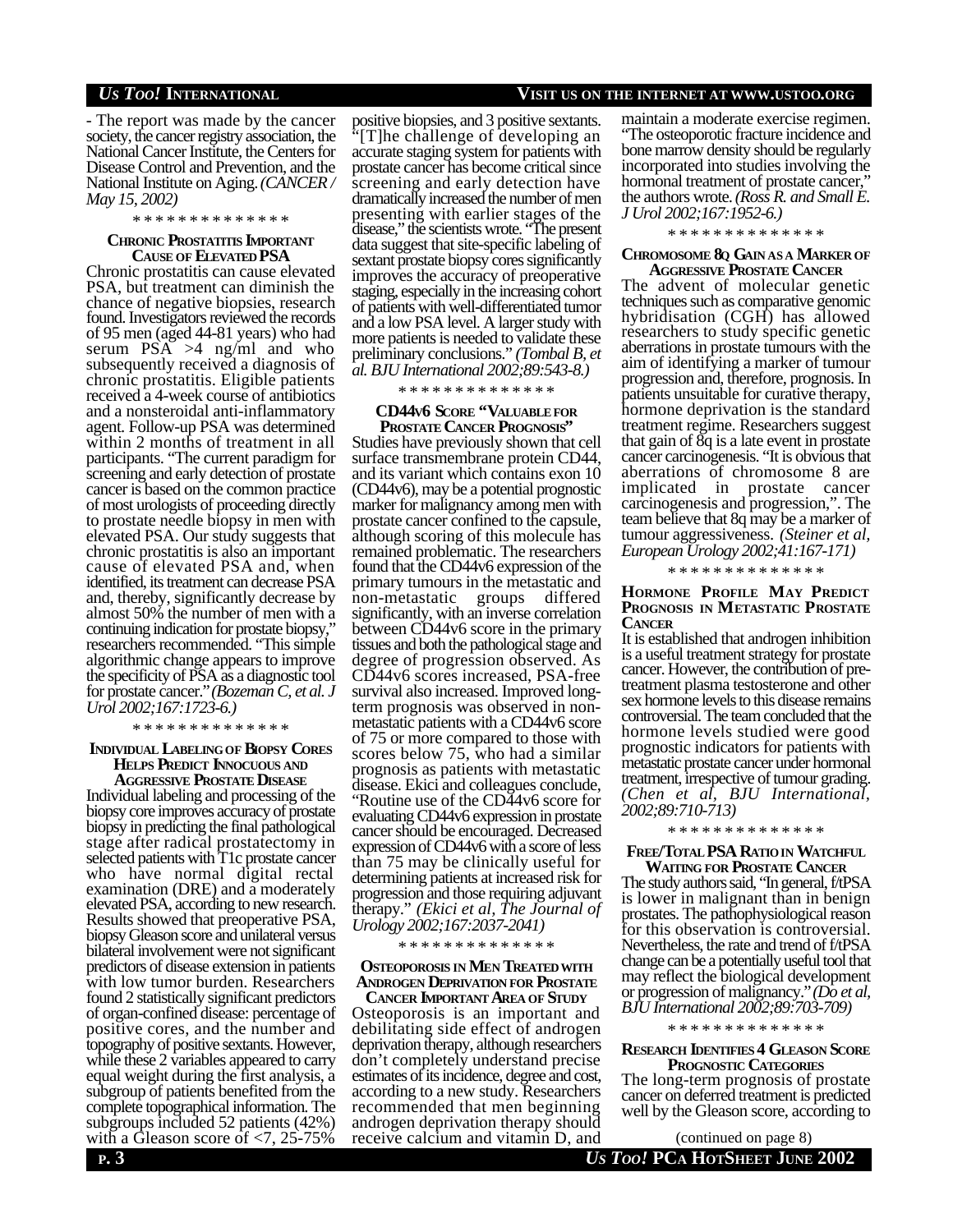# **TEST YOUR HEALTH & NUTRITION AWARENESS A Quiz That Counts**

1. It's a good idea to get your bone density tested if you're a postmenopausal woman who: a. weighs less than 125 pounds b. weighs more than 150 pounds c. drinks three to four alcoholic beverages a week d. went through menopause late

2. Your risk of a heart attack or stroke starts to climb when your blood pressure is: a. optimal (less than 120 over less than 80) b. normal (120-129 over 80-84) c. highnormal (130-139 over 85-89) d. high (140 or more over 90 or more)

3. A deficiency of which vitamin can masquerade as Alzheimer's disease? a. vitamin A b. vitamin B-12 c. vitamin C d. vitamin D e. vitamin E

4. For American adults, being average weight (about 150 pounds for a woman who is  $5'4"$ ) raises your risk of which disease the most? a. heart attack b. stroke c. colon cancer d. diabetes e. osteoporosis

5. Which is least likely to lower your risk of prostate cancer? a. eating more low-fat dairy foods b. eating less red meat c. eating spaghetti sauce two to four times a week d. taking vitamin E e. taking selenium

6. Which sign of food poisoning should prompt you to call the doctor as soon as it occurs? a. vomiting b. diarrhea c. bloody diarrhea d. fever e. headache

7. Which is least likely to be a warning sign of a stroke? a. sudden severe headache b. sudden weakness or numbness c. sudden shooting pains in the legs d. sudden difficulty speaking e. sudden dimness or loss of vision

8. If you think you're having a heart attack, you should: a. call 911 immediately b. get to the hospital immediately c. wait ten minutes to see if the symptoms disappear d. take an aspirin and see if the symptoms disappear

9. Numbness in the hands or feet is least likely to be a sign of: a. diabetes b. stroke c. vitamin B-6 deficiency d. vitamin B-12 deficiency

10. Diarrhea can be caused by: a. too much potassium b. too much magnesium c. too little selenium d. too little folate

11. Which doesn't raise the risk of a heart attack? a. high blood pressure b. low HDL ("good") cholesterol c. arthritis d. diabetes e. cigarette smoking

12. Which is least likely to lower your risk of a hip fracture? a. taking a calcium supplement b. taking a daily multivitaminand-mineral c. eating green leafy vegetables d. losing excess weight e. exercising

13. Men should get a blood test for PSA (prostate specific antigen) to screen for prostate cancer every year starting at what age? a. 20 b. 30 c. 40 d. 50 e. 60

14. Getting too little of which nutrient can lead to high blood pressure? a. potassium b. copper c. zinc d. iron e. chromium

15. Which is most likely to lower your risk of cataracts and macular degeneration? a. carrots b. spinach c. cauliflower d. oranges e. grapes

16. Defrosted or raw poultry should be cooked within: a. a week b. three or four days c. one or two days d. four hours

17. You should get your HDL ("good") and LDL ("bad") cholesterol checked at least every five years starting at age: a. 20 b. 30 c. 40 d. 50 e. 60

18. If a bout of food poisoning gives you diarrhea or vomiting, which of these symptoms is a sign that you're becoming dehydrated? a. faintness b. rapid heart rate c. dizziness after standing up suddenly d. failure to urinate for 24 hours e. any of the above

19. Which is least likely to be a sign of diabetes? a. recurring gum, skin, or bladder infections b. joint pain c. blurred vision d. cuts or bruises that are slow to heal e. frequent urination

20. Too much of which vitamin can weaken bones? a. vitamin A b. vitamin B-6 c. vitamin C d. vitamin K

21. If you're over 50, which of these vitamins should you make sure to get from a supplement or fortified food? a. vitamin A b. vitamin B-6 c. vitamin B-12 d. vitamin C e. vitamin E

22. Which is the most reliable sign of insulin resistance? a. high LDL ("bad") cholesterol b. high triglycerides (at least 150) c. excess weight d. carbohydrate craving

23. Constipation can be caused by: a. too much zinc b. too little calcium c. too much iron d. too little magnesium

24. Which is least likely to be a sign of a heart attack? a. chest pain b. shortness of breath c. headache d. jaw pain e. nausea

25. Which nutrient may help prevent diabetes? a. calcium b. magnesium c. potassium d. phosphorus e. selenium

26. Which is least likely to cause food poisoning? a. cold cuts b. raw sprouts c. Caesar salad dressing d. shrimp e. brie cheese

27. If someone shows signs of a stroke that disappear after a few minutes, you should: a. wait 15 minutes to see if the signs return b. advise them to tell their doctor at the next visit c. call a doctor immediately d. call 911

28. A roasted chicken is thoroughly cooked when: a. the thigh reaches an internal temperature of 180 deg F b. the juices run clear c. the leg moves easily in its socket d. any of the above

29. Regular aerobic exercise is least likely to lower the risk of: a. colon cancer b. diabetes c. stroke d. gallstones e. prostate cancer

30. Which is least likely to lower your risk of diabetes? a. exercise b. taking vitamin E c. losing excess weight d. eating whole instead of refined grains

31. If you're over 40 (women) or 60 (men), you steadily lose muscle unless you: a. do aerobic exercise at least three days a week b. do strength-training exercise at least twice a week c. increase your protein intake d. all of the above

32. To avoid food poisoning from E. coili O157:H7, cook ground beef until: a. the internal temperature reaches 160 deg F b. the juices run clear c. it's no longer pink in the center d. any of the above

33. Which is least likely to lower your blood pressure? a. eating lower-sodium foods b. eating more fruits and vegetables c. exercising d. losing excess weight e. taking a calcium supplement

34. Which is a reliable sign of hypertension (high blood pressure)? a. frequent headaches b. blurred vision c. flushing d. inability to handle stress e. none of the above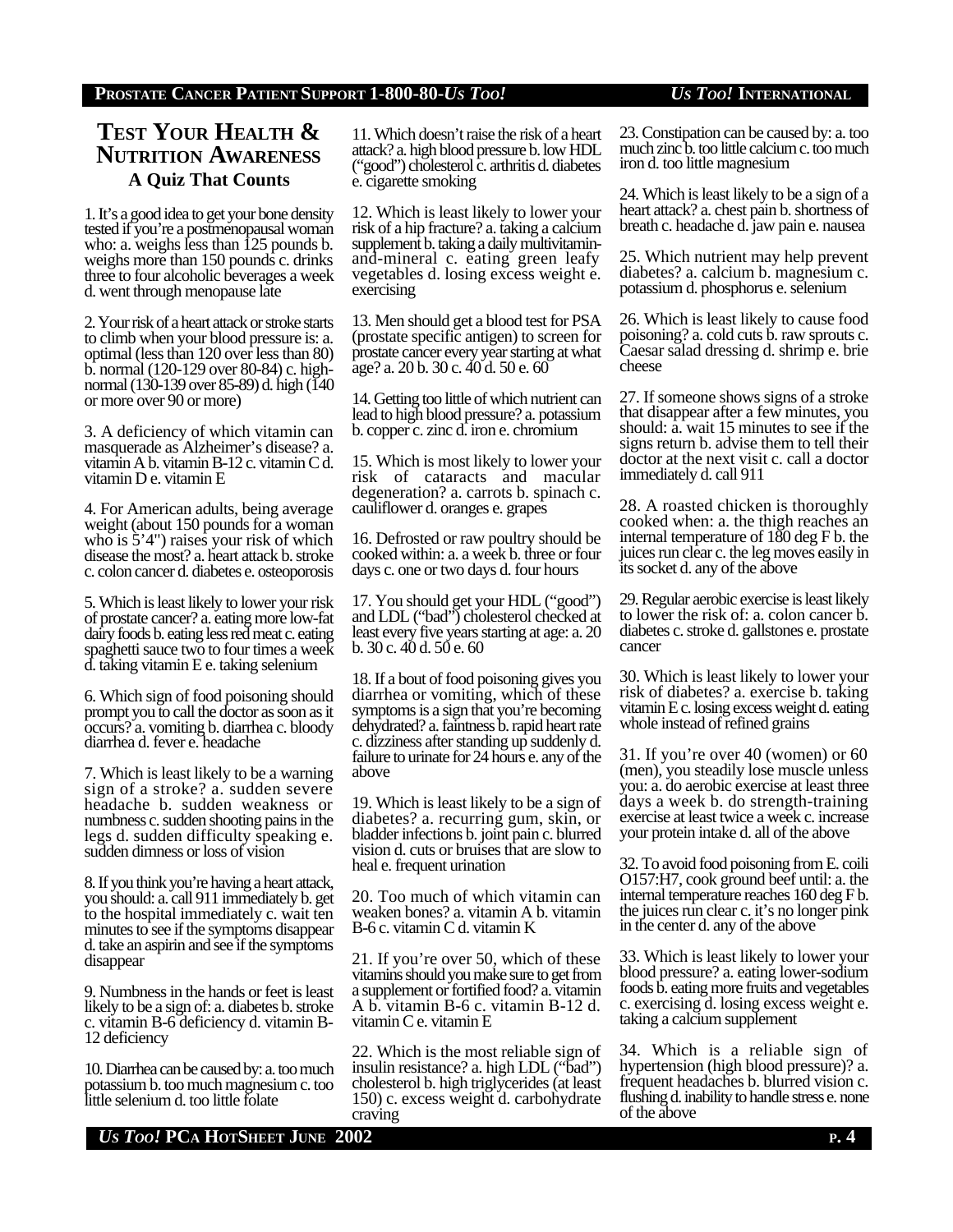# *US TOO!* **INTERNATIONAL VISIT US ON THE INTERNET AT WWW.USTOO.ORG**

35. Eating less red meat is least likely to cut the risk of: a. breast cancer b. colon cancer c. non-Hodgkin's lymphoma d. prostate cancer

36. If you have insulin resistance, which is least likely to help? a. a low-calorie diet b. a low-fat diet c. a Mediterranean diet d. an Atkins-type diet e. exercise

37. Which is least likely to help curb arthritis? a. vitamin B-6 b. vitamin C c. vitamin D d. glucosamine e. chondroitin

38. Folic acid is least likely to prevent: a. birth defects b. heart disease c. stroke d. prostate cancer e. colon cancer

39. The surest way to get enough vitamin D is to: a. eat more dairy foods  $\bar{b}$ , eat more fortified cereals c. eat more fish d. take a multivitamin e. spend more time outdoors

40. Being overweight is least likely to raise the risk of which cancer? a. breast b. colon c. endometrium d. esophagus e. prostate

*(Answers on Page 6)*

# **ORNISH DIETFOR PCA**

Entering the Ornish program, McMahon's PSA reading was nearly 10; 4 or less is normal. PSA doesn't itself indicate cancer but heightened activity in the prostate. McMahon's doctor found a palpable tumor by a digital rectal exam and confirmed it with ultrasound images. (continued from P. 1)

McMahon fervently followed the program, which most famously requires a diet high in vegetables, fruits and grains and lowin any sorts of fat (less than 10 percent of daily calories). He takes a walk every morning either around a lake or in a park, losing himself in the "awesomeness of creation." He cooks low-fat meals for his wife, who works at a local health club.

Each Thursday, he takes a train to San Francisco, then "long-hikes" the city to catch a ferry to Ornish's Preventive Medicine Research Center in Sausalito for workouts, support therapy and cooking/ eating classes.

Last May McMahon returned home from an extended trip to Europe with one of his two sons. He went to see his doctor for a routine ultrasound.

The news was good, very good. "The doctor said, `I cannot find any evidence that you have a tumor,' "recalled McMahon, whose PSA has fallen to 7. "I got re-examined in February this year. The doctor said the same thing. He couldn't find any trace."

In April, Ornish presented the one-year data from the study of 84 men at the International Scientific Conference on Complementary, Alternative and Integrative Medicine Research at Harvard University. The findings show a potential new option for men worried about prostate health - provided they can follow Ornish's guidelines for diet (soy products replace dairy, no alcohol), exercise (three hours of aerobic workouts each week), meditation and relaxation techniques (a daily hour) and weekly support group meetings.

Patients such as McMahon, who closely adhered to the program (defined as following the program 88 percent of the time), decreased PSA readings by 9 percent in the year. Those men in the experimental group who had great trouble adhering (less than 58 percent of the time) observed increases averaging 6 percent. Men who were evaluated as "medium adherers" experienced no change in PSA.

Individuals in the control group, including seven men who received conventional treatment because their conditions worsened, scored significantly higher PSAs than did members in the experimental group.

"The results are very much like the cardiac studies when I first started doing them 25 years ago," Ornish said. "There is a strong correlation between adherence and positive results."

Some urologists have criticized the study. They say 9 percent decreases are not impressive, that a 50 percent decline would catch their attention. "You don't need PSA to go down" Ornish said. "You just need it not to go up."

Ornish has heard similar criticism before when he first introduced his ideas about reversing heart disease.

The criticism won't stop him from completing four years of following each study participant. He emphasized that reversing heart disease and now, perhaps, prostate cancer "takes bigger changes than most people are recommending or doing."

*(Chicago Tribune / May 5, 2002).*

# **RE-READING LESSONS: SEEKINGA SECOND VIEW** (washingtonpost.com - 04/23/02)

According to a 1999 study by researchers at Johns Hopkins University, about 1.4 percent of tissue samples — roughly 30,000 a year in the United States — are misread so completely that their resulting pathology reports would have led to inappropriate medical care. Most of the cases involve cancer. The best protection is a second analysis of the biopsied cells, a process that requires the glass slide with the patient's cells to be shipped to a second pathologist. Seeking a true second opinion — not just another care recommendation based on the original pathologist's reading — generally costs between \$100 and \$200. It may be covered by insurance and should take only a matter of days. The treating doctor or the lab that performed the initial biopsy can usually recommend an outside expert to review the findings. Even at hospitals where suspect results are routinely reviewed by more than one doctor, experts advise getting an outside opinion if life-changing care is at stake. Findcancerexperts.com, an independent nonprofit Web site recommended by Johns Hopkins pathologists, guides patients through the process and offers, free of charge, the names and contact information for up to three pathologists. Pathologists urge a second look for any reading that falls in the following categories:

Bad News A cancer diagnosis or any reading that dictates surgery or a major change in treatment approach ought to be supported by a second analysis.

Uncertain News If doctors have doubts about the presence of cancer or the pathology, that should trigger caution.

Late News A pathology report that takes a long time to prepare may be a red flag and could suggest that the sample is especially difficult to analyze.

Surprising News A diagnosis that is radically different from what the treating physician expects deserves a second opinion. The pathology results should fit with other medical evidence.

Rare News Rare cancers such as lymphomas, soft tissue tumors and brain tumors merit a second opinion simply because most pathologists see very few cases of these, according to Barry Shmookler, the Maryland pathologist who set up findcancerexperts.com.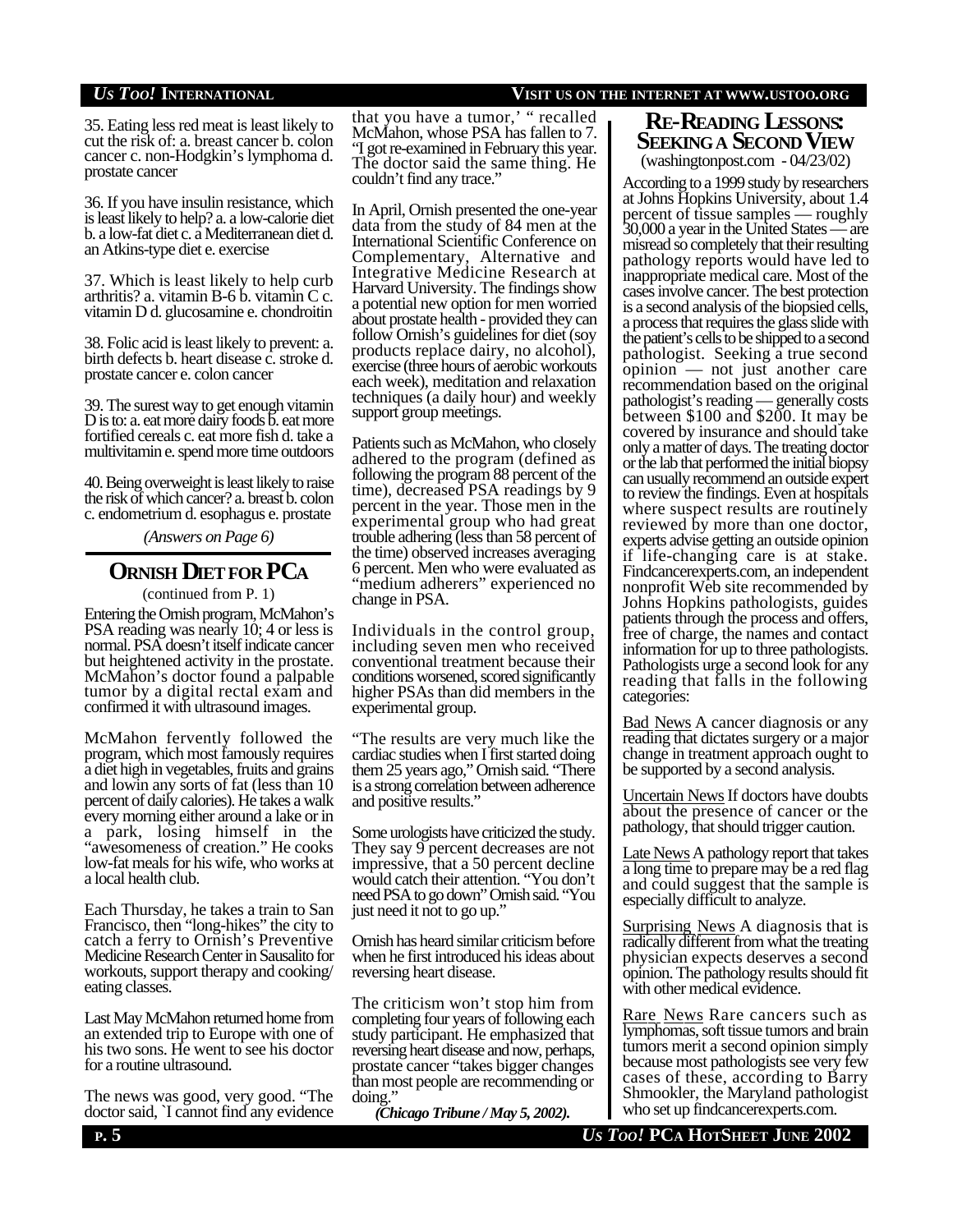## **PROSTATE CANCER PATIENT SUPPORT 1-800-80-***US TOO! US TOO!* **INTERNATIONAL**

**Nutrition & Health Quiz** (continued from Page 5)

- 1. a (weighs less than 125 pounds). Postmenopausal women who weigh less than 12 pounds have a higher risk of hip fractures than those who weigh more. It's also worth getting a bone density test if you are 65 or older, smoke cigarettes, have fractured a bone as an adult, or have a family history of bone fractures.
- 2. b (normal). Your risk of a heart attack or stroke is elevated even when your blood pressure is "normal" or "high-normal." And normal means that the upper number is 120 to 129 or the lower number is 80 to 84. "High" blood pressure means that doctors consider treating it with drugs.
- 3. b (vitamin B-12). A B-12 deficiency can cause irreversible nerve damage and dementia. Anyone with unexplained memory loss should get a blood test for vitamin B-12. If it's less than 300 picograms per milliliter (pg/mL), a blood test for methylmalonic acid and homocysteine can nail a B-12 deficiency.
- 4. d (diabetes). The average American woman  $(5'4''$  and  $152$  pounds) is overweight and has twice the risk of diabetes compared to a 5'4" woman of optimal weight (128 pounds). While being overweight raises the risk of heart disease, stroke, and colon cancer, it raises the risk of diabetes the most. The average man (5'9" and 180 pounds) should weigh closer to 150 pounds.
- 5. a (eating more low-fat dairy foods). Lowfat dairy may reduce blood pressure and the risk of osteoporosis, but it doesn't protect the prostate. In fact, men who consume at least 2,000 mg a day of calcium (from food or supplements) may have a higher risk of prostate cancer.
- 6. c (bloody diarrhea). It could be a sign of an E. coli O157:H7 infection, which can lead to kidney failure and death. Other reasons to call the doctor: a fever that lasts more than 24 hours, diarrhea that lasts more than three days (which could cause dehydration and lead to kidney failure); and fever, headache, and stiff neck (when all three occur together, it could signal a Listeria infection).
- 7. c (sudden shooting pains in the legs). It's worth learning the signs of a stroke. Clotdissolving drugs can curb the damage, but only if they reach the clot within three hours. Since doctors have to do a CAT scan and set up an intravenous line first, it's critical to get to the hospital

immediately. Other warning signs of a stroke: difficulty understanding speech; unexplained dizziness, unsteadiness, or sudden falls; double vision; drowsiness; nausea; or vomiting.

- 8. a (call 911 immediately). Don't wait longer than five minutes to call. New clotbusting drugs can save lives and minimize damage to the heart, but only one in five heart attack victims get to the hospital fast enough for the drugs to work. Emergency medical workers can give oxygen and medications (including aspirin) or re-start the heart on the way to the hospital, so you're better off in an ambulance than a car.
- 9. c (vitamin B-6 deficiency). Numbness can be a sign of stroke (if it comes on suddenly). It can also signal diabetes or a vitamin B-12 deficiency (both can cause irreversible nerve damage). Too much vitamin B-6 can cause numbness, burning, tingling, or shooting pains, but fortunately they're reversible. The highest level of B-6 that's safe (the Upper Tolerable Intake Level, or UL) is 100 mg a day-that's 50 times what you'd get in most multivitamins.
- 10. b (too much magnesium). The highest level of magnesium that's likely to be safe, the Upper Tolerable Intake Level (UL), is 350 milligrams a day. But that only applies to magnesium that's been added to foods, supplements, or drugs. The magnesium that occurs naturally in foods is safe at any level. Too much added magnesium can cause diarrhea. The recommended intake of magnesium (the Daily Value, or DV) from all sources is 400 mg a day.
- 11. c (arthritis). A diabetic has the same risk of a heart attack as someone with heart disease. Low HDL means under 40 (men) or under 50 (women).
- 12. d (losing excess weight). There are lots of reasons to shed those pounds, but protecting your bones isn't one of them. Weight-bearing exercise and calcium should help lower your risk of a hip fracture. Ditto for the vitamin D and vitamin K in your multi (if your multi is one of the many that have little or no vitamin K, make sure you eat plenty of K-rich vegetables like spinach, collards, and romaine lettuce).
- 13. d (age 50 *Us Too!* recommends beginning at 45). Start getting your PSA checked at age 45 if you are African-American or have a father or brother who

was diagnosed with prostate cancer in his 40s or 50s.

- 14. a (potassium). Too little can raise blood pressure. Good sources of potassium include fruits, vegetables, milk, & yogurt.
- 15. b (spinach). Leafy greens like spinach, collards, kale, and romaine lettuce (the darker the better) are rich in lutein, a carotenoid that may protect eyes.
- 16. c (one or two days). You can wait four or five days to cook beef and pork, but it's best to cook fish, poultry, or ground poultry-as well as any ground meatwithin two days. And always defrost meat, poultry, and fish in the fridge, not at room temperature.
- 17. a (age 20). You'll need a fasting blood sample to get a good read on your HDL and LDL. If your HDL is too low or your LDL is too high, you'll need more frequent tests.
- 18. e (any of the above). Dehydration can lead to kidney failure. To prevent it, your doctor may give you intravenous fluids.
- 19. b (joint pain). Other signs of diabetes include tingling or numbness in the hands or feet, frequent infections of any kind, fatigue, unexplained weight loss, irritability, unusual thirst, or extreme hunger.
- 20. a (vitamin A). Women who consume too much vitamin A (more than about 6,500 IU a day over an extended period of time) have a greater risk of fracture. (There are no data on men yet.) That applies only to the retinol or retinyl palmitate form of vitamin A, which is found in animal foods (like milk, liver, and butter). Beta-carotene, which the body converts to vitamin A, doesn't weaken bones. Supplements and fortified foods (like cereals) may contain betacarotene, retinol, or a mixture of both.
- 21. c (vitamin B-12). Many older people don't have enough stomach acid to extract the B-12 that's bound to protein in foods. To play it safe, get your B-12 from a supplement or a fortified food (like cereal) if you're over age 50. While as little as 2.4 micrograms (mcg) a day may be enough, you'll probably get 6 mcg from most multis. That's fine.
- 22. b (high triglycerides). A high LDL ("bad") cholesterol means a higher risk of heart disease. But you have insulin resistance-also called "the metabolic syndrome" or "syndrome X"-if you have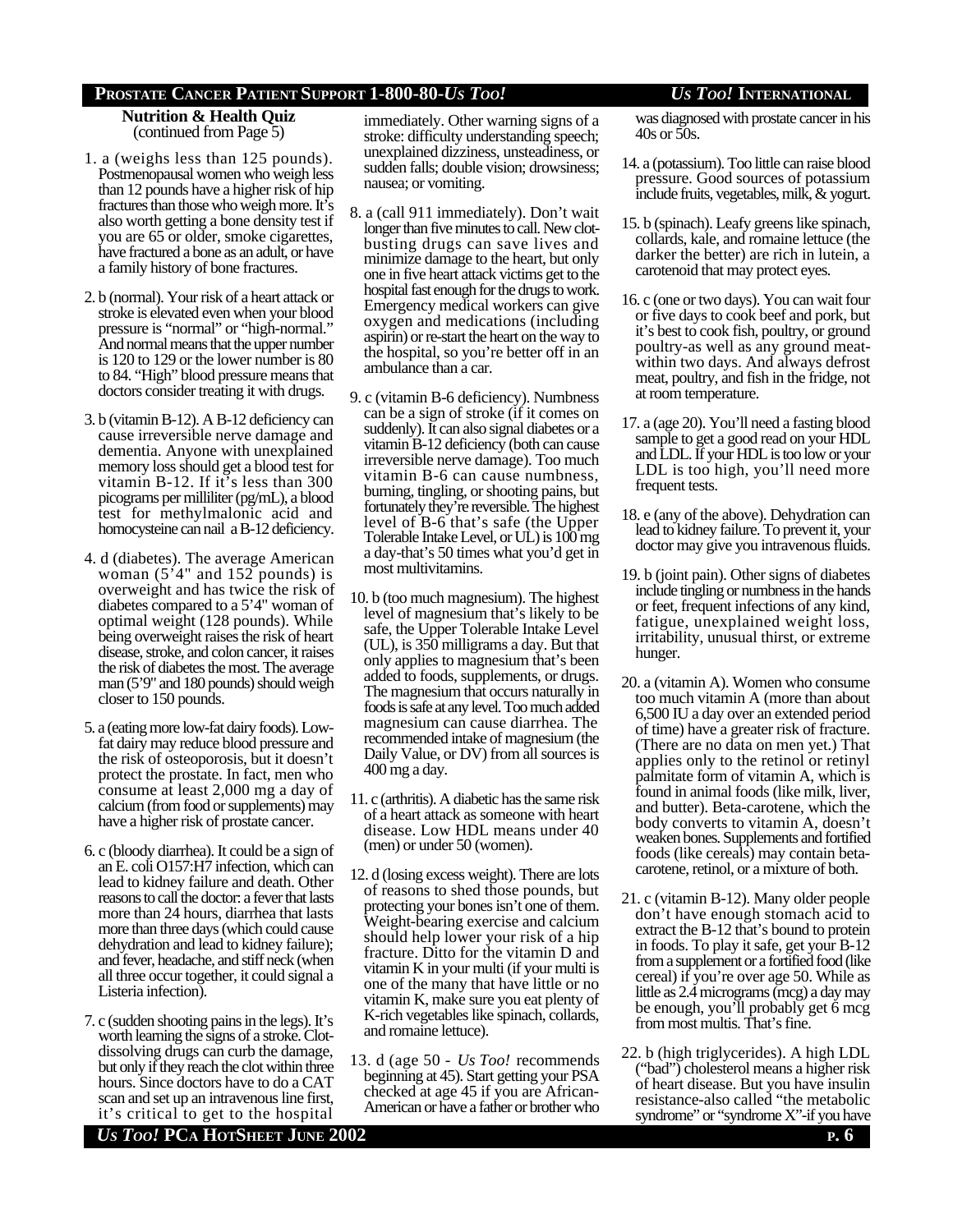*US TOO!* **INTERNATIONAL VISIT US ON THE INTERNET AT WWW.USTOO.ORG**

at least three of these five symptoms: high triglycerides, high blood pressure, high fasting blood sugar, low HDL, and a waist measurement of at least 35 inches (women) or 40 inches (men). Being overweight with a smaller waist is not a risk factor.

- 23. c (too much iron). The highest level of iron that's likely to be safe, the Upper Tolerable Intake Level (UL), is 45 mg a day. Getting more-which would be almost impossible without taking supplements or eating highly fortified foods-can cause constipation, nausea, and diarrhea.
- 24. c (headache). Chest pain (or pressure, fullness, or squeezing) is the most common sign of a heart attack. But shortness of breath, nausea or vomiting, and back or jaw pain are also common, especially in women. Other signs: stomach, arm, or neck pain, breaking out in a cold sweat, and lightheadedness.
- 25. b (magnesium). The evidence is still incomplete, but some studies suggest that people who consume more magnesium (and more fiber) have a lower risk of diabetes. Good sources include whole grains, beans, and leafy green vegetables.
- 26. d (shrimp). Unless you eat your shrimp raw, it should be safer than uncooked or unheated foods that have time to grow bacteria (soft cheeses, sprouts, ready-toeat cold cuts, or smoked salmon). Foods that could be made with raw or undercooked eggs (like homemade or some restaurants' mayonnaise, eggnog, Caesar salad dressing, ice cream, mousse, meringue, or Bearnaise or Hollandaise sauce) are also a risk.
- 27. d (call 911). If someone had crushing chest pain (a sign of a heart attack) that lasted only a few minutes, you'd call 911. A transient ischemic attack (TIA) is no different. Like a heart attack or stroke, it's an emergency because the symptoms may not have gone away as much as you think, may come back, or may lead to a stroke.
- 28. d (any of the above). Salmonella and other bacteria are killed when poultry reaches 160 deg. If you're cooking a whole chicken, all of its meat should be at least 160 deg F when the thigh reaches 180 deg F. At that point the juices run clear and the leg moves easily in its socket.
- 29. e (prostate cancer). While men who exercise have no lower risk of prostate cancer, they do have a lower risk of benign enlarged prostate. Exercise can also improve sleep, prevent diverticular

disease, strengthen bones, and protect the heart.

- 30. b (taking vitamin E). Losing excess weight and exercising (even if you don't lose weight) are the best ways to lower your risk of diabetes. Substituting wholegrain breads and cereals for refined grains may also help.
- 31. b (do strength-training at least twice a week). Only strength-training can prevent muscle loss as you age, and it may only take 20 minutes two or three times a week. Strength-training means contracting your muscles against a heavy load. You can lift weights, use a resistance machine, or do simple exercises like push-ups. And don't forget to do aerobic exercise like brisk walking for at least half an hour most days of the week. It can reduce the risk of heart disease, diabetes, stroke, some cancers, and more.
- 32. a (the internal temperature reaches 160 deg F). E. coli is destroyed at 160 deg F. Using your eyes isn't good enough. Studies suggest that the bacteria may still survive when the pink color disappears and the juices run clear.
- 33. e (taking a calcium supplement). In a landmark study, eating more low-fat dairy products helped lower blood pressure, but it's not clear whether protein, calcium, magnesium, or something else in those foods mattered. Calcium supplements do not consistently lower blood pressure.
- 34. e (none of the above). High blood pressure has no reliable symptoms. Although some people get headaches or blurred vision, the only way to tell if your blood pressure is high is by getting it checked.
- 35. a (breast cancer). In some studies, people who eat more red meat have a higher risk of colon or prostate cancer or non-Hodgkin's lymphoma, but no solid link has turned up between meat and breast cancer.
- 36. b (a low-fat diet). Exercise and losing excess weight are the keys to reversing insulin resistance-also known as "the metabolic syndrome" or "syndrome X." Low-fat diets are high in carbohydrates, which could make insulin resistance worse. An Atkins-type diet (high-fat, high-protein) might help curb insulin resistance, but its saturated fat could raise your (already high) risk of heart disease. Your best bet is a low-calorie,

Mediterranean diet that substitutes fruits, vegetables, and unsaturated fats (from oils, nuts, and salad dressing) for other fats and some carbs.

- 37. a (vitamin B-6). Both glucosamine (1,500 mg a day) and chondroitin (1,200 mg a day) seem to curb arthritis symptoms. Studies are under way to see if both together work better than either one alone. Preliminary studies suggest that arthritis progresses more quickly in people who consume less vitamin C and in people with low blood levels of vitamin D.
- 38. d (prostate cancer). The B-vitamin folic acid reduces the risk of spina bifida and other neural tube birth defects. It may also prevent heart disease and stroke (by lowering blood levels of homocysteine). Some studies suggest that folic acid may reduce the risk of colon cancer, especially in moderate and heavy drinkers.
- 39. d (take a multivitamin). Only milk, fatty fish (like salmon, halibut, and catfish), and a few brands of yogurt, hot cereal, and margarine have substantial amounts of vitamin D. And you'd have to eat them every day to reach the 400 IU you'll get from most multivitamins (400 IU is the Daily Value). To reach 600 IU a day-the amount recommended for people over 70-you might need a separate vitamin D supplement (unless there's vitamin D in your calcium supplement). North of the line running roughly through Los Angeles, Dallas, and Atlanta, the sun's ultraviolet light is too weak to make vitamin D from late fall thru early spring.
- 40. e (prostate). The risk of endometrial cancer rises only in women who are markedly overweight, but the risk of breast, colon, and esophageal cancers appears higher in people who are just mildly overweight.

HOW'D YOU DO? - Don't feel bad if you got half the questions wrong. That was par for the course among people who tested the test for us. Look at it this way: Had you gotten them all correct, you wouldn't have learned anything.

- **31-40** Phew! You probably finish your taxes on January 1.
- **21-30** You nailed it. Dust off the refrigerator magnet.
- **11-20** Nice. We're not kidding.<br>**0-10** Try again. We'll drop by
- **0-10** Try again. We'll drop by next Saturday for a pop quiz.

(C) 2002 Nutrition Action Health Letter. via ProQuest Information and Learning Company; All Rights Reserved